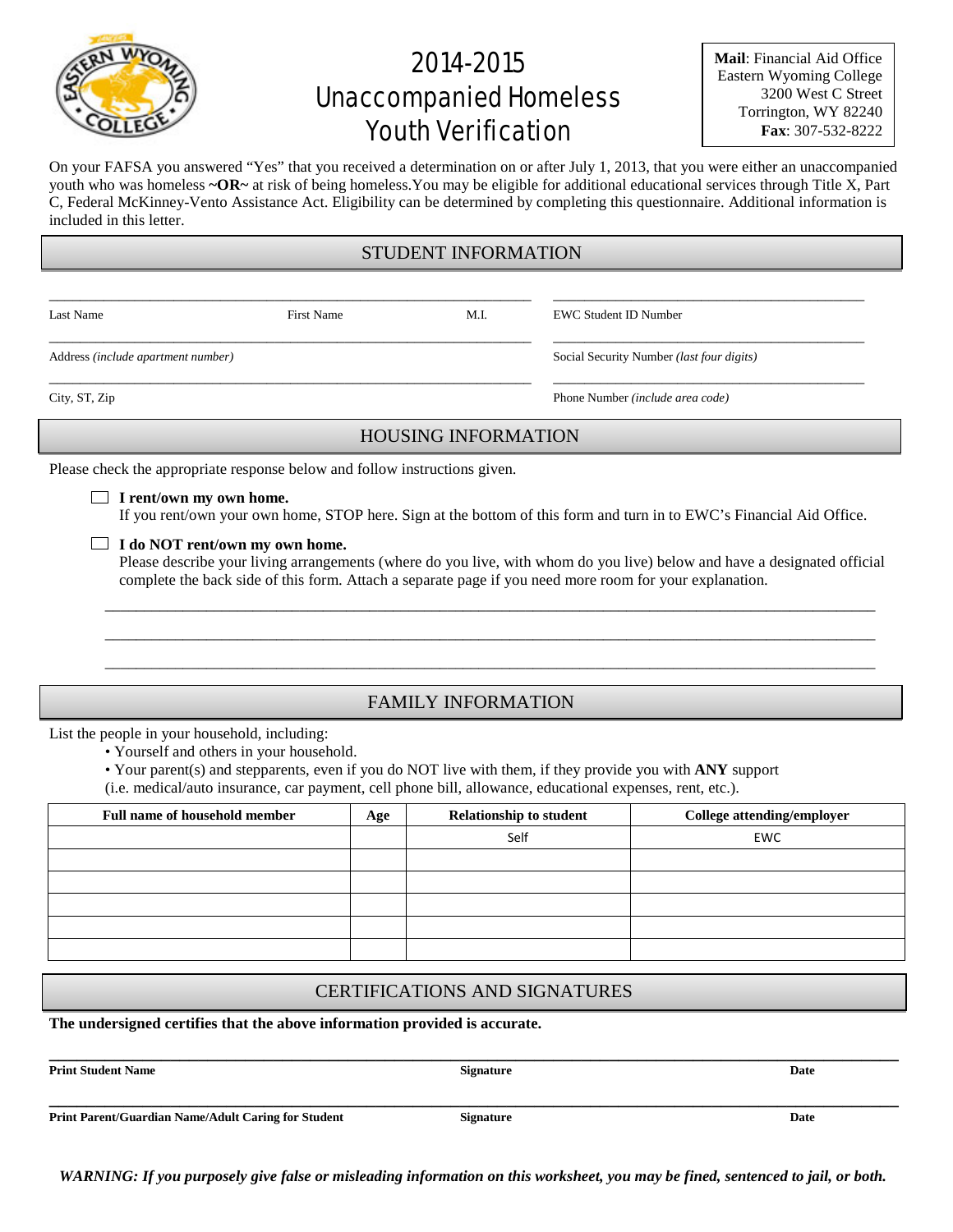## 2014-2015 Unaccompanied Homeless Youth Verification

*For the Purposes of Federal Financial Aid*

## **This form is to be completed by a designated official**

I am providing this letter of verification as a (check one):

A McKinney-Vento School District Liaison

 $\Box$  A director or designee of a HUD-funded shelter *(shelter name)*:

A director or designee of a RHYA-funded shelter *(shelter name)*:\_\_\_\_\_\_\_\_\_\_\_\_\_\_\_\_\_\_\_\_\_\_\_\_\_\_\_\_\_\_\_\_\_\_\_\_\_\_\_

This letter is to confirm that \_\_\_\_\_\_\_\_\_\_\_\_\_\_\_\_\_\_\_\_\_\_\_\_\_\_\_\_\_\_\_\_\_\_\_\_\_\_\_\_\_\_\_\_\_\_\_\_\_\_was: *Print student name*

 **an unaccompanied homeless youth after July 1, 2013.** *After July 1, 2013, the student listed above was living in a homeless situation, as defined by Section 725 of the McKinney-Vento Act, and was not in the physical custody of a parent or guardian.* 

 **an unaccompanied, self-supporting youth at risk of homelessness after July 1, 2013.** *After July 1, 2013, the student listed above was not in the physical custody of a parent or guardian, provides for his/her own living expenses entirely on his/her own, and is at risk of losing his/her housing.* 

As per the College Cost Reduction and Access Act (Public Law 110-84), I am authorized to verify this student's living situation. No further verification by the Financial Aid Administrator is necessary. Should you have additional questions or need more information about this student, please contact me at the number listed below.

| <b>Authorized Signature</b>                                                  |              | Date                                                              |      |
|------------------------------------------------------------------------------|--------------|-------------------------------------------------------------------|------|
| <b>Print Name</b>                                                            |              | Telephone Number                                                  |      |
| Title                                                                        |              |                                                                   |      |
| Agency                                                                       |              |                                                                   |      |
|                                                                              |              |                                                                   |      |
|                                                                              |              | <b>School Use Only</b>                                            |      |
|                                                                              |              |                                                                   |      |
| <b>Approved</b><br><b>Denied</b><br><b>Requested Additional Information:</b> |              |                                                                   |      |
| <b>Print School Contact</b>                                                  | <b>Title</b> | <b>Signature</b>                                                  | Date |
| Return completed form to:                                                    |              |                                                                   |      |
|                                                                              |              | <b>Eastern Wyoming College</b>                                    |      |
|                                                                              |              | Financial Aid Office                                              |      |
|                                                                              |              | 3200 West C Street                                                |      |
|                                                                              |              | Torrington, WY 82240<br>(307) 532-8224 or 1-866-327-8996 Ext 8224 |      |